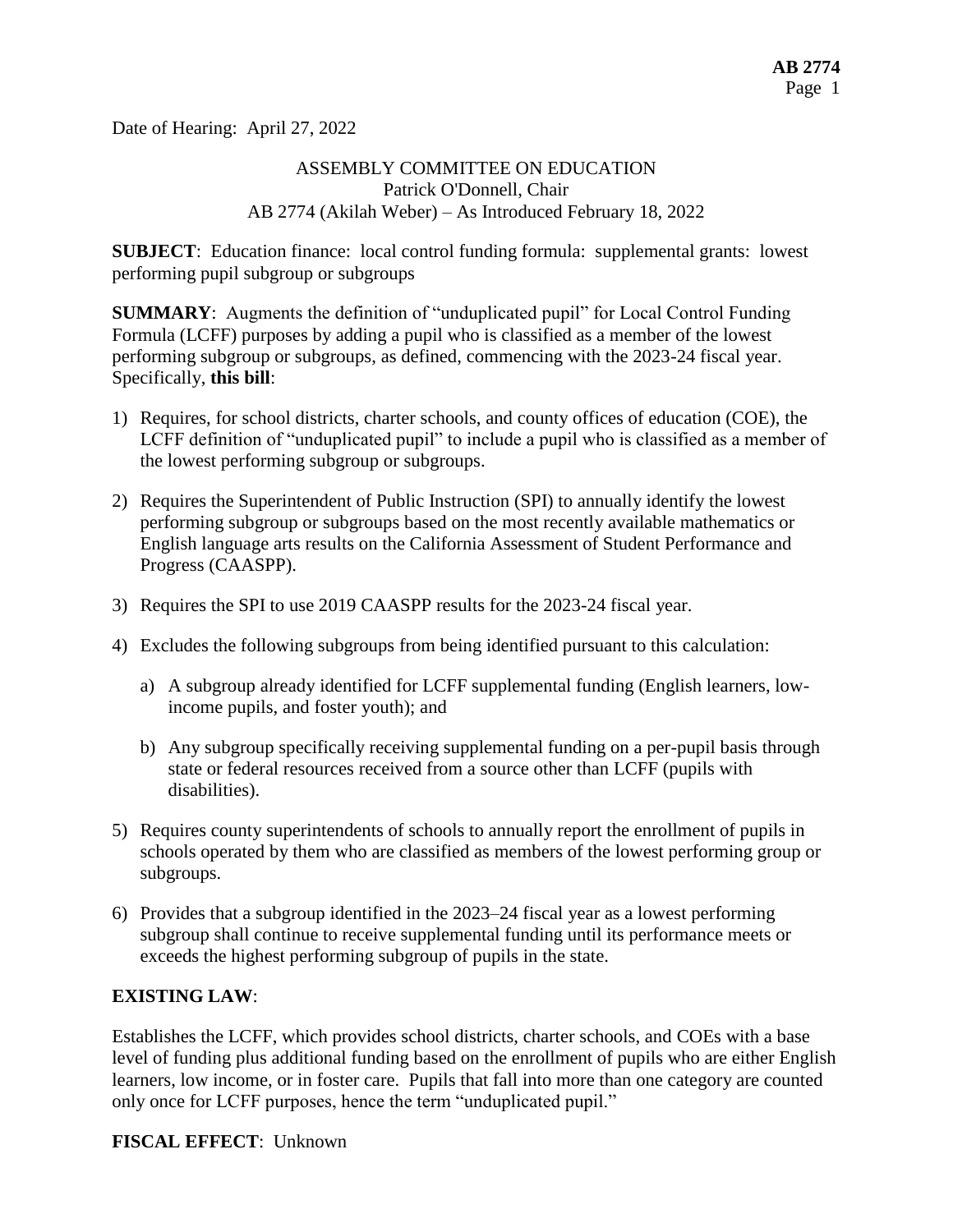### **COMMENTS**:

*Need for the bill.* According to the author, "2019 statewide testing data shows that African American students are the lowest performing subgroup with 67% not meeting English Language Arts Standards and 79% not meeting Math Standards. The achievement gap for African American students is pervasive whether they are low-income or not. Low-income White students outperform non-low income Black students in math and science.

80,000 African American students, or just over a quarter are not receiving additional supplemental funding or accountability through the LCFF. Unfunded African American students are the only subgroup performing below the statewide average on ELA and Math that is not already receiving an LCFF supplement. That is to say that while the entirety of the current subgroups in the unduplicated pupil count receives supplemental funding, only a portion of the lowest-performing subgroup realizes this benefit.

A recent UC Berkeley study found that 'schools in districts receiving concentration grants during the initial two years of Local Control Funding did engage in organizational change that parallels gains in pupil achievement, compared with schools in almost identical districts not receiving concentration grants. These benefits were largely experienced by Latino students and not by other groups at significant levels.' (Lee & Fuller 2017, 2) The authors also note that their 'inability to detect gains for Black students is worrisome.' (Lee & Fuller 2017, 24) These early findings suggest that while LCFF supplements may be improving outcomes for Latino students, as intended, a notable gap remains for African American students.

AB 2774 would create a new supplemental grant category in the LCFF to include the lowest performing subgroup of students statewide (currently African American students) that is not already receiving supplemental state or federal funding. This would ensure that every student in the lowest-performing subgroup as defined in AB 2774, is generating additional supplemental funding to provide resources to increase their academic performance. AB 2774 would additionally ensure that local educational agencies (LEAs) including county offices of education, school districts, and charter schools are held accountable to provide additional services and improve academic performance for these students through their Local Control Accountability Plan where the LEA will describe how they plan to assist these high needs students in order to elevate their performance."

*Local Control Funding Formula.* The LCFF was established in the 2013-14 fiscal year to address the achievement gap by providing more equitable funding among local education agencies (LEAs), that is, to provide a higher level of funding to LEAs that enroll larger numbers of unduplicated pupils so they could provide those pupils with additional services and support. The LCFF consists of three primary components:

- A base grant of the following amounts in 2021-22:
	- $\circ$  \$8,935 for grades K-3, which includes a 10.4% grade span adjustment for class size reduction;
	- $\circ$  \$8,215 for grades 4-6;
	- o \$8,458 for grades 7-8; and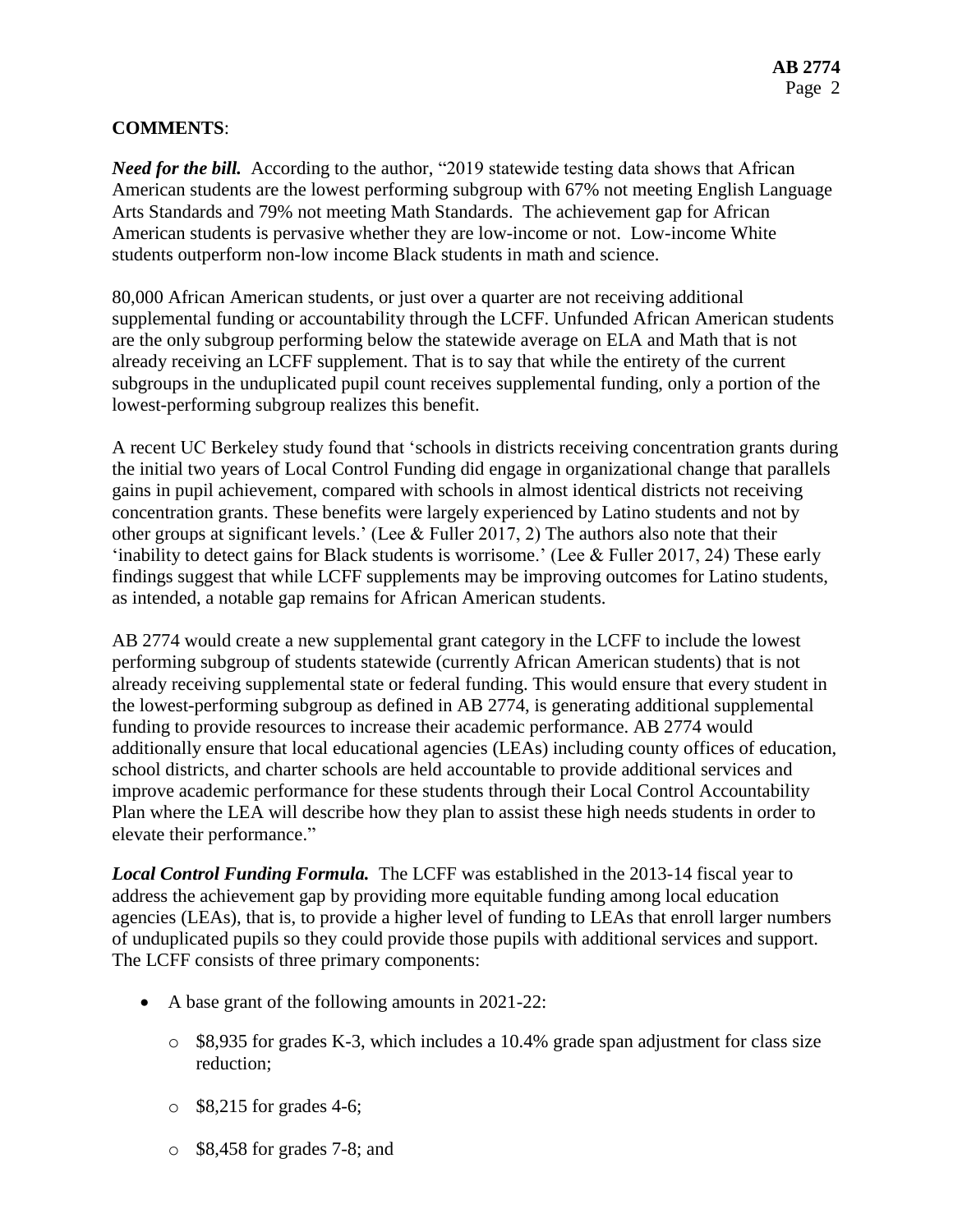- o \$10,057 for grades 9-12, which includes a 2.6% grade span adjustment for college and career readiness.
- A supplemental grant equal to 20% of the base grant for each unduplicated pupil.
- A concentration grant, equal to 65% of the base grant, based on the number of unduplicated pupils in excess of 55% of the district or charter school total enrollment.

*This bill* adds a pupil who is classified as a member of the lowest performing subgroup or subgroups as defined by EC 52052 to the definition of unduplicated pupil. That section defines subgroups to include the following:

- Ethnic subgroups
- Socioeconomically disadvantaged pupils
- English learners
- Pupils with disabilities
- Foster youth
- Homeless youth

However, the bill also exempts the following subgroups from its expanded definition of unduplicated pupil:

- A subgroup already identified for supplemental funding under LCFF (this includes socioeconomically disadvantaged pupils, English learners, Foster youth, and homeless youth); and
- Any subgroup specifically receiving supplemental funding on a per-pupil basis through state or federal resources received from a source other than the LCFF (this includes pupils with disabilities)

In effect, then, an ethnic subgroup is the only subgroup that would be added to the LCFF definition of unduplicated pupil.

The California Department of Education (CDE) reports test scores for the following subgroups:

- Black or African American
- American Indian or Alaska Native
- Asian
- Filipino
- Hispanic or Latino
- Native Hawaiian or Pacific Islander
- White
- Two or more races

According to data provided by the California Department of Education (CDE) and the author's office, the lowest-performing ethnic group is Black/African American. Therefore, this bill would add Black/African American pupils to the unduplicated pupil count for LCFF purposes.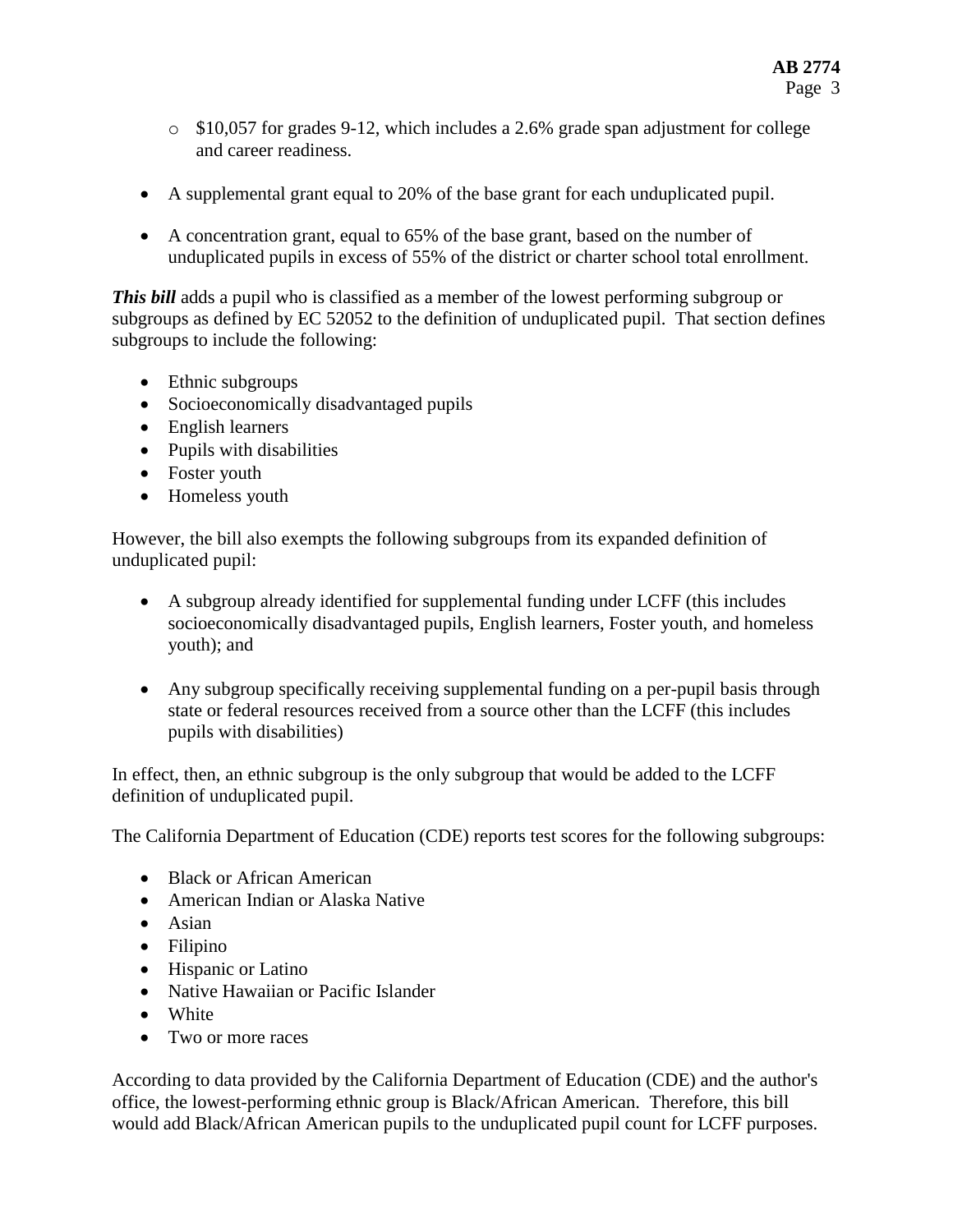Tables 1 and 2 show the 2018-19 test results in English/language arts and mathematics for all pupil subgroups.

| <b>Subgroup</b>                        | <b>Grade</b><br>3 | <b>Grade</b><br>4 | <b>Grade</b><br>5 | <b>Grade</b><br>6 | <b>Grade</b><br>7 | <b>Grade</b><br>8 | <b>Grade</b><br>11 |
|----------------------------------------|-------------------|-------------------|-------------------|-------------------|-------------------|-------------------|--------------------|
| All                                    | 2425.2            | 2466.1            | 2502.4            | 2524.8            | 2547.5            | 2560.8            | 2596.6             |
| Economically<br>Disadvantaged          | 2399.6            | 2438.7            | 2473.9            | 2496.8            | 2517.5            | 2530.9            | 2567.3             |
| <b>English Learners</b>                | 2362.8            | 2396.6            | 2417.6            | 2432.3            | 2445.2            | 2451.7            | 2458.0             |
| <b>Students with Disabilities</b>      | 2358.6            | 2386.3            | 2414.0            | 2425.9            | 2445.5            | 2458.8            | 2478.8             |
| American Indian or<br>Alaska Native    | 2398.2            | 2435.2            | 2469.7            | 2492.9            | 2514.3            | 2527.0            | 2563.3             |
| Asian                                  | 2479.8            | 2527.5            | 2568.7            | 2590.9            | 2619.7            | 2634.3            | 2669.6             |
| <b>Black or African</b><br>American    | 2386.4            | 2422.7            | 2458.1            | 2479.9            | 2500.9            | 2513.8            | 2542.3             |
| Filipino                               | 2464.4            | 2510.1            | 2547.5            | 2571.9            | 2599.0            | 2611.5            | 2645.8             |
| Hispanic or Latino                     | 2404.0            | 2443.2            | 2478.1            | 2501.1            | 2521.3            | 2534.3            | 2570.0             |
| Native Hawaiian or<br>Pacific Islander | 2406.4            | 2448.0            | 2485.0            | 2509.3            | 2535.6            | 2543.7            | 2574.2             |
| Two or More Races                      | 2458.3            | 2500.1            | 2536.7            | 2559.7            | 2585.7            | 2598.9            | 2630.7             |
| White                                  | 2455.1            | 2498.4            | 2536.9            | 2557.6            | 2583.5            | 2594.9            | 2630.7             |

**Table 1: Mean Scale Score for English Language Arts/Literacy by Subgroup, 2018-19**

Source: CDE

Table 2: Mean Scale Score for Mathematics by Subgroup, 2018-19

| <b>Subgroup</b>               | <b>Grade</b> | <b>Grade</b><br>4 | <b>Grade</b><br>5 | <b>Grade</b><br>6 | <b>Grade</b><br>7 | <b>Grade</b><br>8 | <b>Grade</b><br>11 |
|-------------------------------|--------------|-------------------|-------------------|-------------------|-------------------|-------------------|--------------------|
| All                           | 2434.3       | 2472.0            | 2495.3            | 2513.8            | 2526.6            | 2539.9            | 2563.9             |
| Economically<br>Disadvantaged | 2410.9       | 2446.9            | 2467.2            | 2481.6            | 2490.7            | 2501.2            | 2527.1             |
| <b>English Learners</b>       | 2385.4       | 2418.4            | 2426.1            | 2422.6            | 2424.8            | 2425.2            | 2442.5             |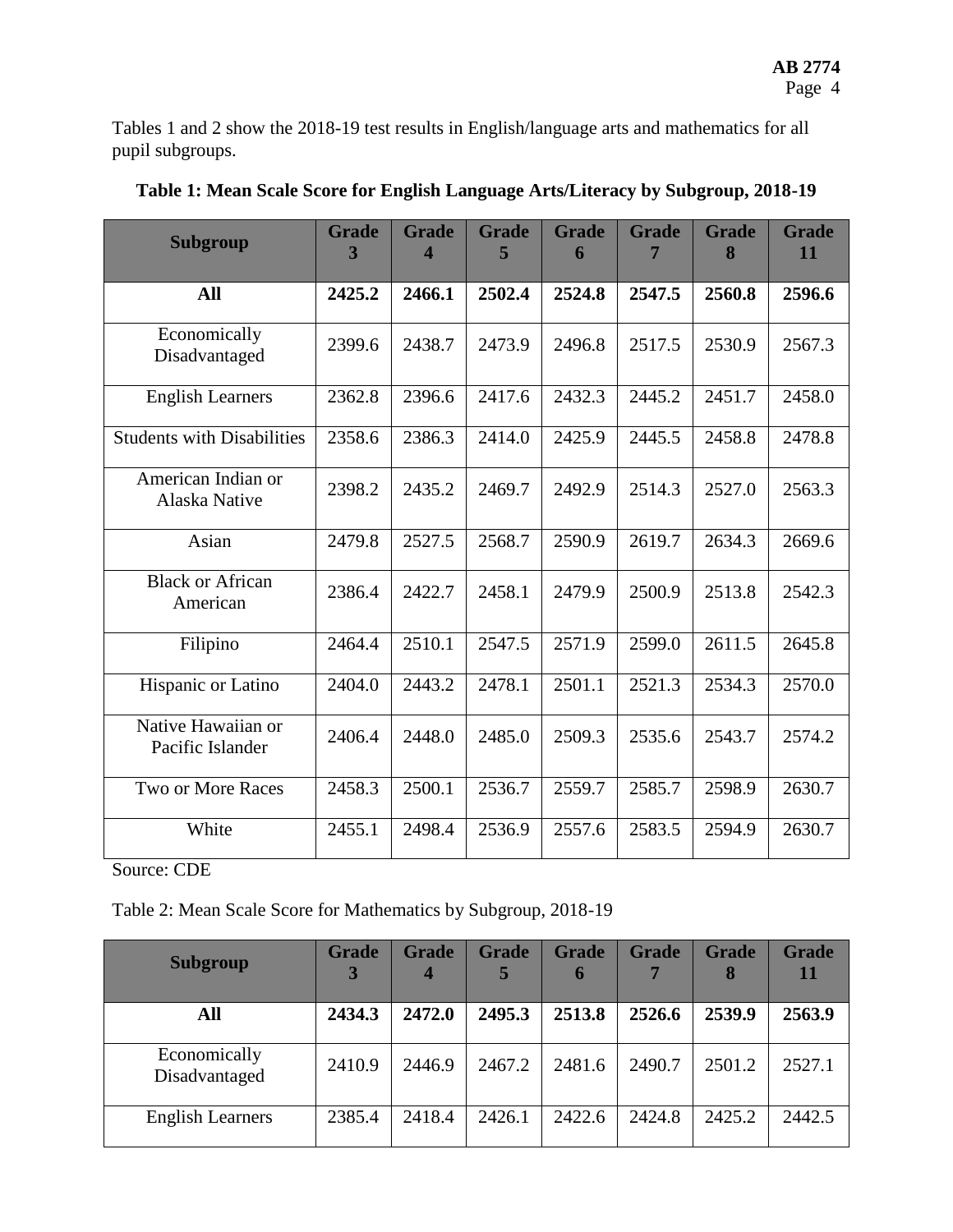| <b>Students with Disabilities</b>      | 2371.2 | 2402.0 | 2414.3 | 2406.1 | 2417.2 | 2421.1 | 2438.2 |
|----------------------------------------|--------|--------|--------|--------|--------|--------|--------|
| American Indian or<br>Alaska Native    | 2408.9 | 2442.2 | 2462.7 | 2476.4 | 2488.0 | 2500.6 | 2520.5 |
| Asian                                  | 2497.1 | 2541.4 | 2575.7 | 2607.0 | 2632.1 | 2656.2 | 2687.1 |
| <b>Black or African</b><br>American    | 2393.2 | 2427.4 | 2445.9 | 2456.8 | 2467.9 | 2473.6 | 2497.8 |
| Filipino                               | 2469.7 | 2510.8 | 2538.4 | 2566.9 | 2586.6 | 2601.9 | 2621.9 |
| Hispanic or Latino                     | 2414.1 | 2449.9 | 2470.1 | 2484.9 | 2492.6 | 2502.9 | 2526.5 |
| Native Hawaiian or<br>Pacific Islander | 2419.3 | 2459.1 | 2480.7 | 2499.2 | 2515.5 | 2520.4 | 2543.8 |
| <b>Two or More Races</b>               | 2463.6 | 2501.9 | 2527.7 | 2552.8 | 2571.0 | 2587.1 | 2602.4 |
| White                                  | 2459.7 | 2500.4 | 2527.8 | 2550.2 | 2569.1 | 2583.8 | 2603.1 |

Source: CDE

About 298,000 pupils in K-12 schools identify as Black/African American, comprising about 5.1% of the total K-12 population in the 2021-22 school year. According to the CDE's DataQuest, about 82,000 pupils identified as Black/African American are not also low income. Accordingly, this bill would add about 82,000 pupils to the total number of unduplicated pupils for purposes of the LCFF.

*The Black-White achievement gap.* Studies show that the Black-White achievement gap has persisted, but changed over time. According to a 2014 Handbook of Research in Education Finance and Policy article, *Patterns and Trends in Racial/Ethnic and Socioeconomic Academic Achievement Gaps*, it narrowed in both reading and math from the early 1970s to the late 1980s, then widened in the early 1990s, but has been narrowing consistently since 1999. Tables 1 and 2 (below) show that the scores of Black/African American pupils are the lowest among the reported racial subgroups. In addition, even though the Black/African American subgroup includes pupils at all income levels, its scores are below the scores of economically disadvantaged pupils, which suggests that poverty alone does not explain this outcome. According to the 2014 Handbook of Research in Education Finance and Policy article,

A relatively common question addressed in studies of racial/ethnic achievement gaps (particularly the Black-White gap) is the extent to which the observed gaps can be explained by socioeconomic differences between the groups. [Research shows] that socioeconomic factors explain almost all (85%) of the Black-White math gap, and all of the reading gap at the start of kindergarten.…By the third grade, however, …the same socioeconomic factors account for only about 60 percent of both the math and reading Black-White gaps. This finding suggests that socioeconomic factors explain, in large part, the Black-White differences in cognitive skills at the start of formal schooling, but do not account for the growth of the lack-White gap as children progress through elementary school.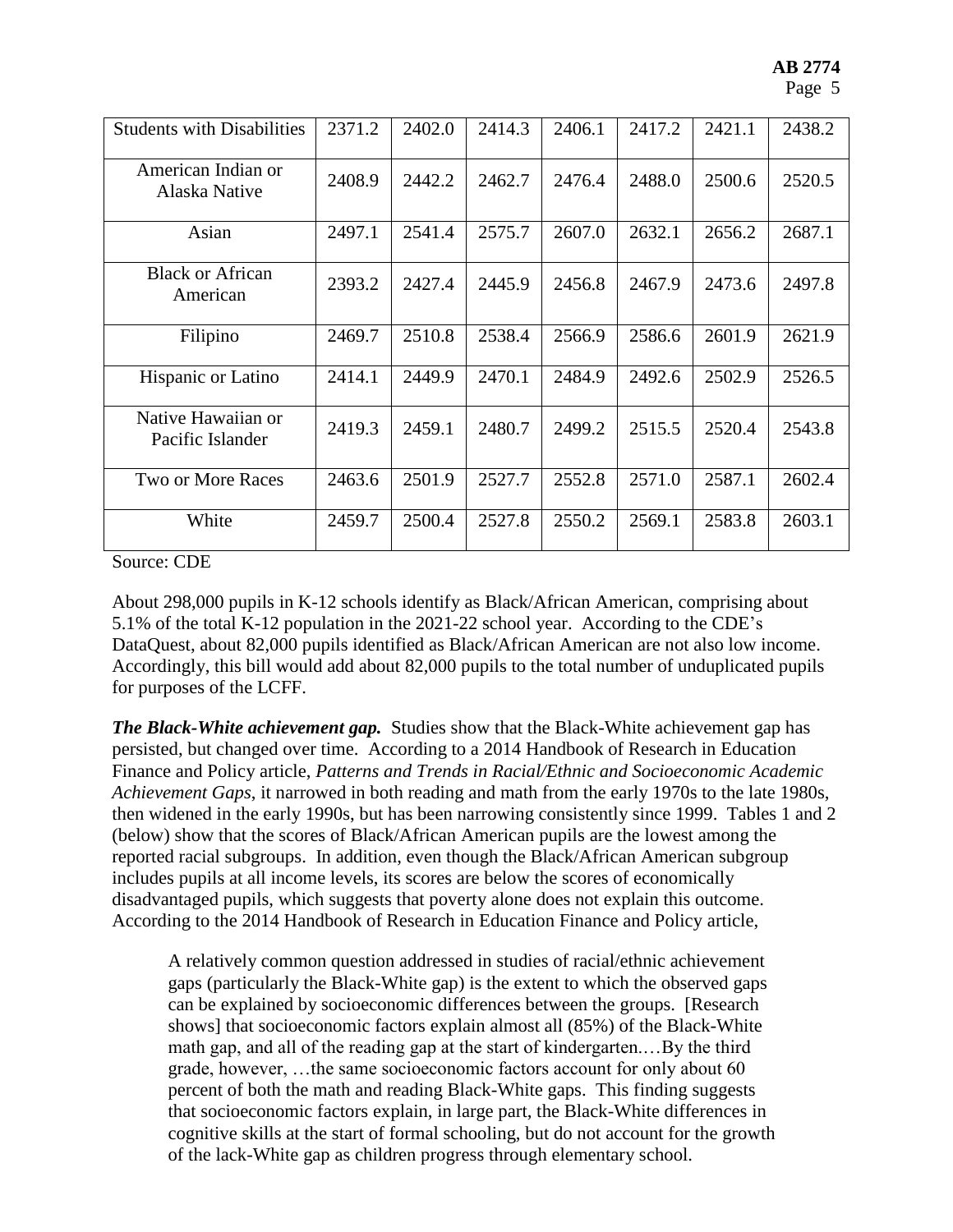The academic achievement gap has consequences beyond school. According to a 2018 report from the Equality of Opportunity Project at Stanford University, *Race and Economic Opportunity in the United States*, "Black children born to parents in the bottom household income quintile have a 2.5% chance of rising to the top quintile of household income, compared with 10.6% for Whites," and "American Indian and Black children have a much higher rate of *downward* mobility than other groups [emphasis in original]."

*The subgroup identified in year one is treated differently than other subgroups that may be identified in future years.* This bill provides that the subgroup identified for the 2023-24 fiscal year based on 2018-19 CAASPP scores (which is the Black/African American subgroup) shall be included within the unduplicated pupil count until its scores equals or exceeds the highest performing subgroup (Asian, in 2018-19). Other subgroups that may be identified in future years would generate additional funding only if they remain the lowest scoring group. This means that Black/African American pupils could be the second-highest performing subgroup and still receive additional funding on the basis of their prior status as the lowest performing subgroup.

*Low-Performing Students Block Grant.* The Budget Act of 2018 established the Low-Performing Students Block Grant (LPSBG) as a state education funding initiative with the goal of providing grant funds to LEAs serving pupils identified as low-performing on state Englishlanguage arts or mathematics assessments who are not otherwise identified for supplemental grant funding under the LCFF or eligible for special education services as defined in Education Code section 41570(d). For the 2018-19 school year, \$300 million in one-time funds was appropriated to establish the block grant, available for expenditure or encumbrance during fiscal years 2018-19, 2019-20, and 2020-21. The final per pupil allocation was \$1,998.02.

LEAs were required to use LPSBG funds for evidence-based services that directly supported pupil academic achievement, including professional development activities for certificated staff; instructional materials; and additional supports for pupils. According to the CDE's legislative report on the LPSBG,

The CDE reviewed submission data from 10 LEAs that were allocated the largest amount of LPSBG funding. Below is a summary of findings regarding their LPSBG plan implementation, the strategies used, and whether or not those strategies increased the academic performance of the pupils identified.

LEAs reported on the comprehensiveness of their LPSBG plan and the integration of multiple supports and evidence-based strategies for students and staff. However, once the pandemic began and schools closed, LPSBG plan implementation waned primarily because students became virtual learners, yet most of the planned services and strategies required inperson attendance for both staff and students.

Even with these challenges and the return to in-person learning in the 2020–21 school year, LEAs reported improvements in culture and climate (increased attendance and a reduction in referrals and suspensions), while others discussed increases in student achievement related to English language arts and mathematics based on LEA local assessment data, reports from computerized programs, and other anecdotal information collected by LEAs. Additionally, LEAs also reported on increased and improved competencies and instructional delivery relating to core subjects and culturally-responsive teaching amongst their staff.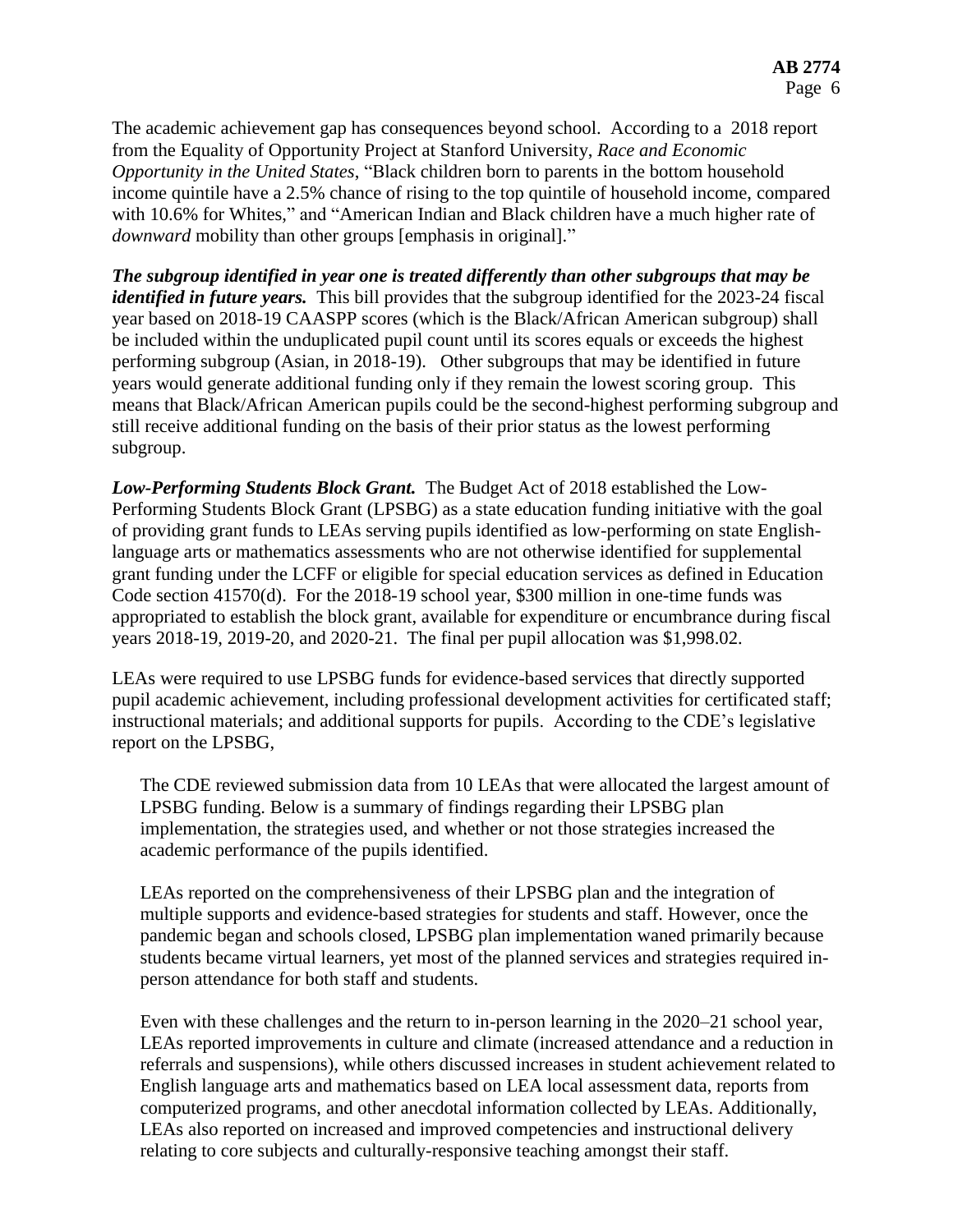However, the overarching theme from the submission data was that due to the COVID-19 pandemic and the impact that it had on the implementation of the LPSBG plans, there is little to no comparable assessment data or analyses to truly determine the effectiveness of this block grant on student achievement. Since student eligibility was determined based on the CAASP, comparative data from the 2020–21 school year is not available as the CDE received a waiver from the U.S. Department of Education waiving the requirement to administer the state-wide assessment to all eligible students.

*Arguments in support.* The California State Parent Teachers Association (PTA) writes, "The California State PTA has a long history of supporting legislation and public policies that improve academic achievement for all students and eliminate the achievement gap. We believe this bill will move us closer to adequate funding for every student."

*Related legislation.* AB 1948 (Ting) of the 2021-22 Session would require, commencing with the 2022–23 fiscal year, numerous changes to the calculation of the LCFF.

AB 2685 (Weber) of the 2019-20 Session would have augmented the definition of "unduplicated pupil" for LCFF purposes by adding a pupil who is classified as a member of the lowest performing subgroup or subgroups, as defined. This bill was held in the Assembly Education Committee.

AB 575 (Weber) of the 2019-20 Session would have augmented the definition of "unduplicated pupil" for LCFF purposes by adding a pupil who is classified as a member of the lowest performing subgroup or subgroups, as defined. This bill was held in the Assembly Education Committee.

AB 1840 (Committee on Budget), Chapter 31.5, Statues of 2018, established the LPSBG as a state education funding initiative with the goal of providing grant funds to LEAs serving pupils identified as low-performing on state English-language arts or mathematics assessments who are not otherwise identified for supplemental grant funding under the LCFF or eligible for special education services. For the 2018-19 school year, \$300 million was appropriated to establish the block grant.

AB 1015 (Gipson) of the 2019-20 Session would have established the Opportunity Youth Reengagement Program as a grant add-on the LCFF, based on the number of reengaged opportunity youth enrolled in the LEA, as defined. This bill was held in the Assembly Education Committee.

AB 1215 (Carrillo) of the 2019-20 Session would have added pupils experiencing homelessness, as defined, to the categories of unduplicated pupils for the purposes of the LCFF. The bill requires that pupils experiencing homelessness who are also classified as foster youth be counted twice for purposes of the LCFF. This bill was held in the Assembly Education Committee.

AB 2635 (Weber) of the 2017-18 Session would have augmented the definition of "unduplicated pupil" for LCFF purposes by adding a pupil who is classified as a member of the lowest performing subgroup or subgroups, as defined. This bill was held in the Senate Education Committee.